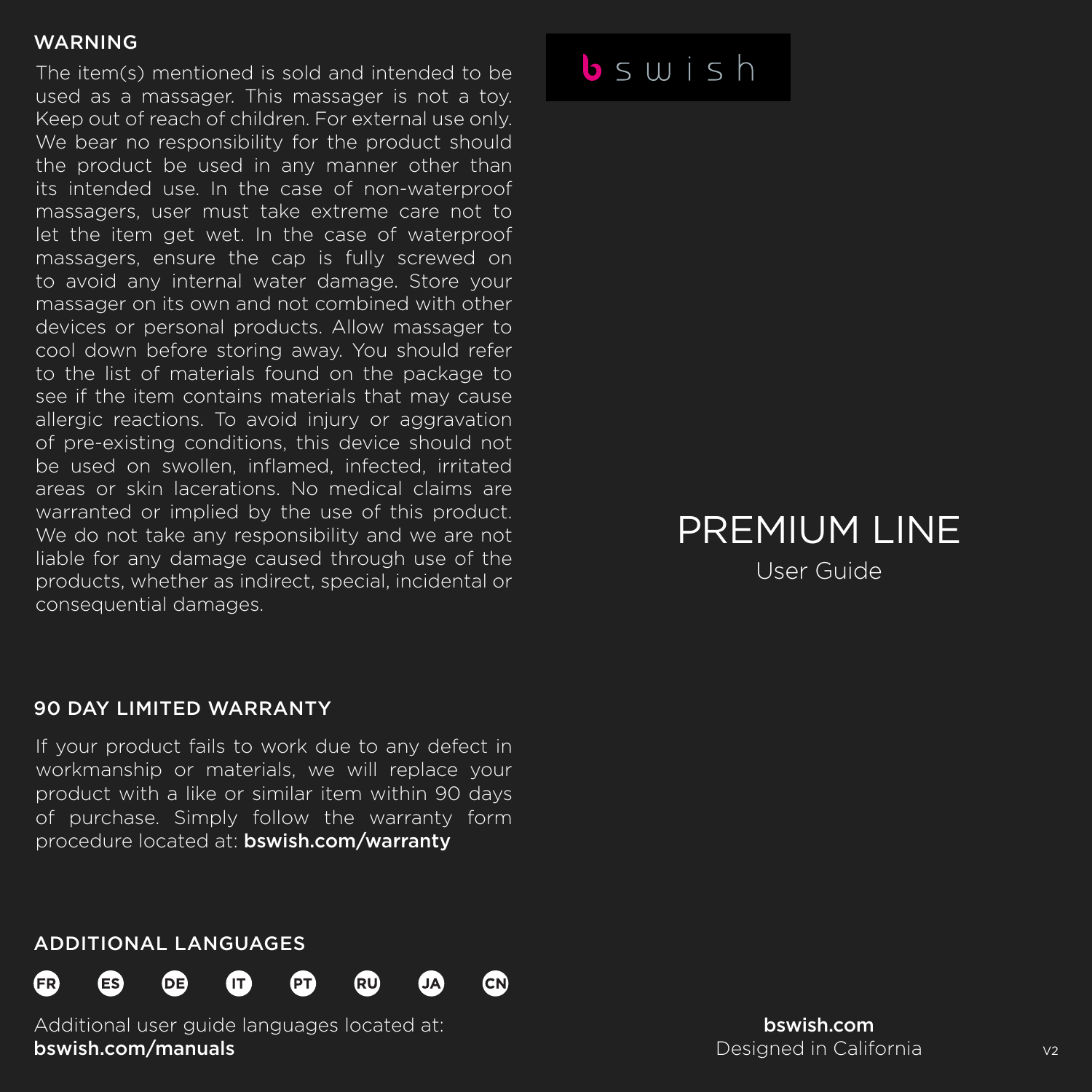#### CHARGING INSTRUCTIONS

Premium Line personal massagers are conveniently charged via a USB magnet-pin connection. ❶ Simply plug the charger's USB end into a USB charging socket. ❷ Align the charger's magnet-pin with the magnetpin located on the exterior of your personal massager. For bullet massagers, twist the bullet's cap counterclockwise to reveal the pins. ❸ The pins will adhere magnetically and your personal massager will begin to charge. Do not use your massager while it is charging. Do not charge for more than 24 hours and only use the original charger provided by B Swish. Do not expose your massager to temperatures above 140° (60C).



#### HOW TO USE YOUR MASSAGER

Premium Line massagers are operated via the power button **Q** and the  $+/-$  function buttons. **@** To turn on the massager, press and hold the power button for 3 seconds. The button with glow blue and your massager will begin to vibrate. For bullet massagers, press and hold the power button located on the bullet for 3 seconds, a small vibration indicates the bullet is on. ❷ To explore the 7-functions, simply press the **+** button to select the next function and **-** button to select the previous function. For bullet massagers, push the power button on the bullet to change functions, or use the included wireless remote. ❸ To turn off the massager press and hold the power button for 3 seconds. For bullet massagers, press and hold the power button located on the bullet for 3 seconds.



#### CARING FOR YOUR MASSAGER

The life of your massager will be greatly increased with proper maintenance and care. Be sure to wash before first use and after each use. Clean using a non-alcohol based antibacterial soap and water, or a dedicated personal massager cleaner. Ensure your massager is completely dry and remove any potential batteries before storing.

#### CHOOSING THE PROPER LUBRICANT

It's important to use the correct lubricant in order to avoid damaging the coating of your massager. If your massager contains silicone, then you must use a water-based lubricant. If your massager contains PU/ABS plastic, then you may use any oil-free based lubricant.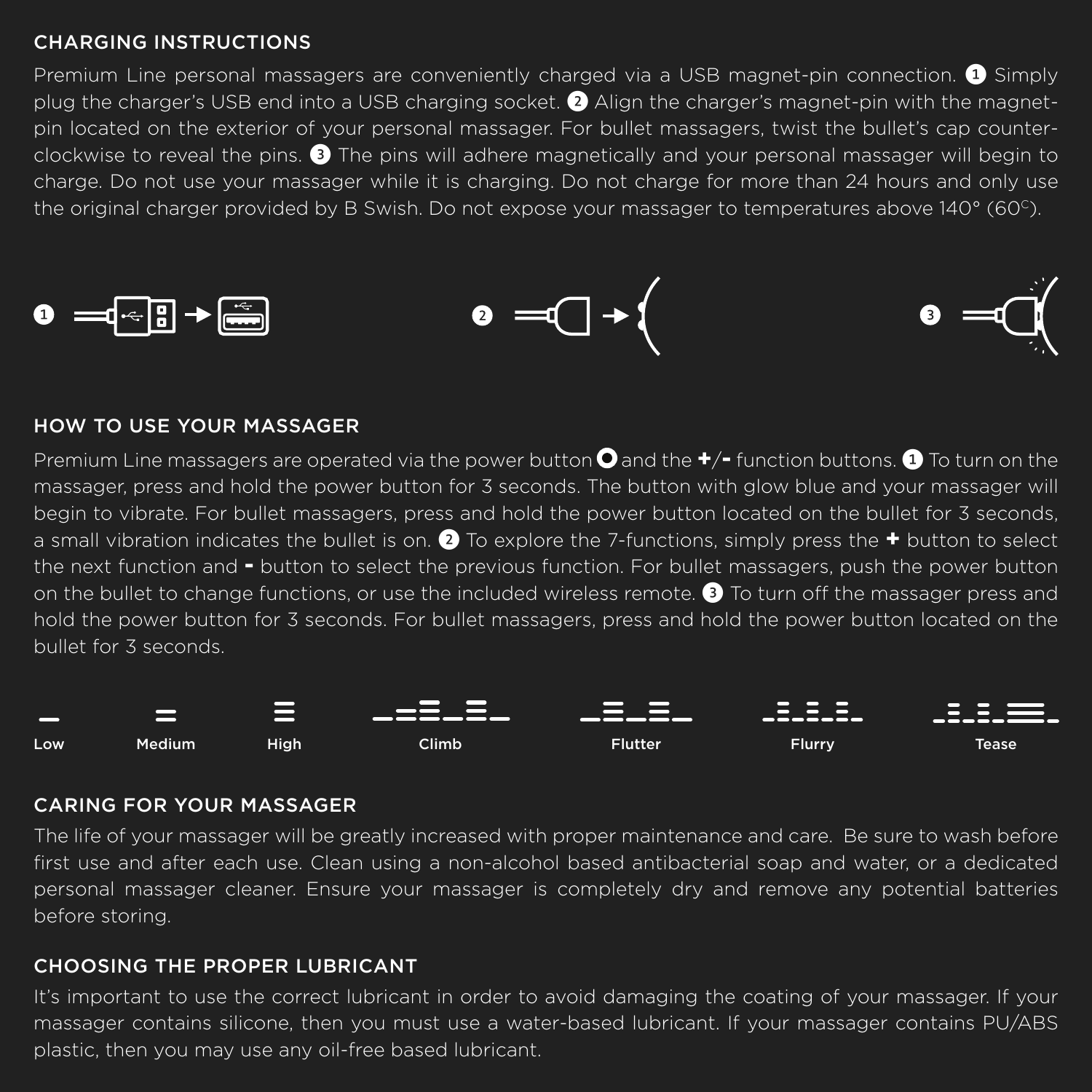The item(s) mentioned is sold and intended to be used as a massager. This massager is not a toy. Keep out of reach of children. For external use only. We bear no responsibility for the product should the product be used in any manner other than its intended use. In the case of non-waterproof massagers, user must take extreme care not to let the item get wet. In the case of waterproof massagers, ensure the cap is fully screwed on to avoid any internal water damage. Store your massager on its own and not combined with other devices or personal products. Allow massager to cool down before storing away. You should refer to the list of materials found on the package to see if the item contains materials that may cause allergic reactions. To avoid injury or aggravation of pre-existing conditions, this device should not be used on swollen, inflamed, infected, irritated areas or skin lacerations. No medical claims are warranted or implied by the use of this product. We do not take any responsibility and we are not liable for any damage caused through use of the products, whether as indirect, special, incidental or consequential damages.

#### GARANTIE LIMITÉE DE 90 JOURS

Si votre produit ne fonctionne pas en raison d'un défaut de fabrication ou d'un défaut du matériel, nous remplacerons votre produit par un article identique ou similaire dans les 90 jours suivant l'achat. Suivez simplement la procédure du formulaire de garantie se trouvant ici :

bswish.com/warranty

#### LANGUES SUPPLÉMENTAIRES







ćΝ

.<br>RU

Les langues supplémentaires du guide d'utilisation se trouvent ici: bswish.com/manuals

ſет

## $b \leq u + h$

# PREMIUM LINE

Guide d'utilisation

bswish.com Conçu en Californie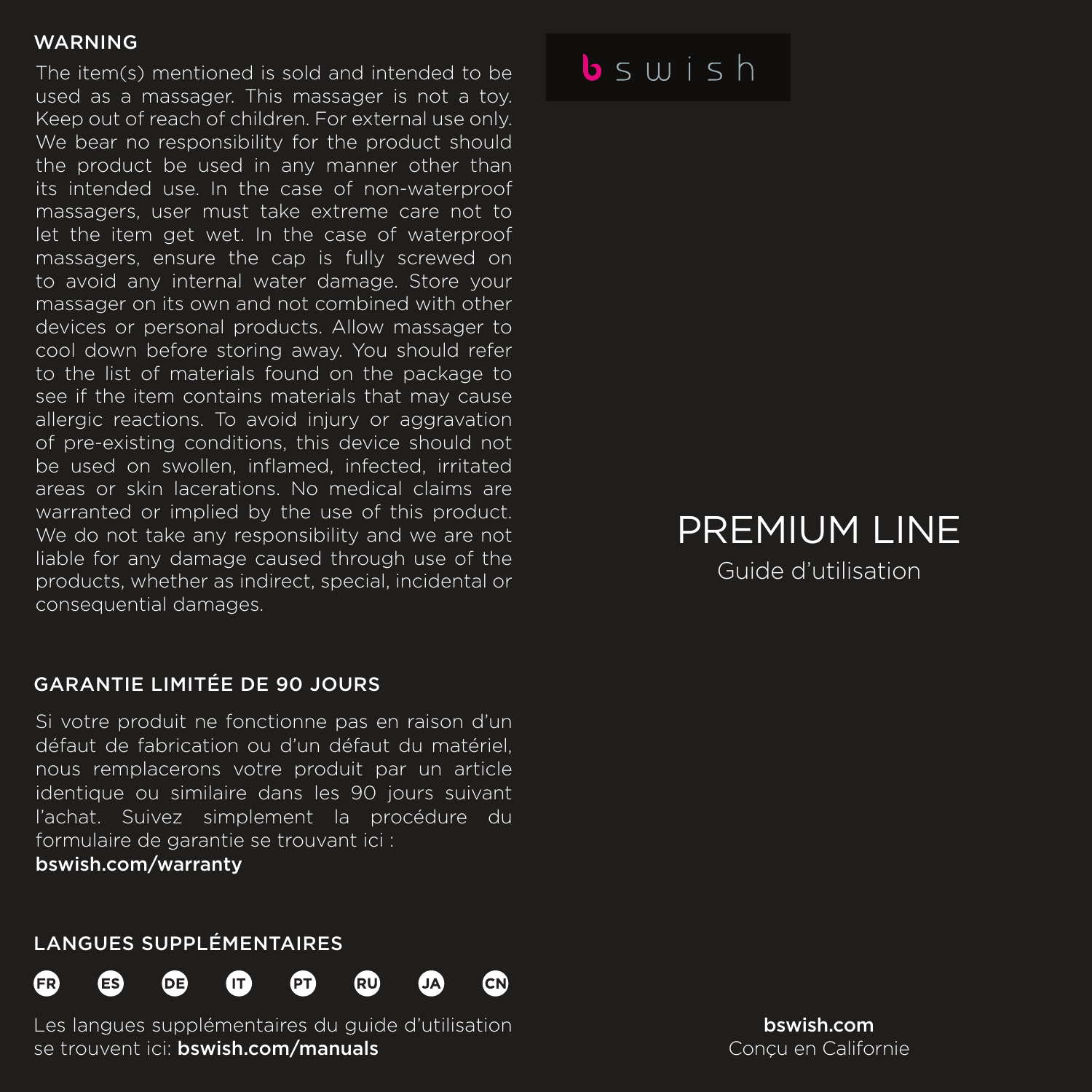#### INSTRUCTIONS DE RECHARGE

Les masseurs personnels appartenant à une gamme de première qualité, sont aisément chargés via une connexion USB et une broche aimantée. ❶ Branchez simplement l'extrémité du chargeur USB dans une prise de recharge USB. ❷ Alignez la broche aimantée du chargeur avec la broche aimantée située à l'extérieur de votre masseur personnel. Pour les masseurs en forme de balle, tournez le capuchon de la balle dans le sens inverse des aiguilles d'une montre afin de révéler les broches. ❸ Les broches adhéreront magnétiquement, et votre masseur personnel commencera à se recharger. N'utilisez pas votre masseur pendant la recharge. Ne rechargez pas pendant plus de 24 heures, et utilisez uniquement le chargeur original fourni par B Swish. N'exposez pas votre masseur à des températures excédant 140 ° (60 °C).







#### COMMENT UTILISER VOTRE MASSEUR

Les masseurs personnels appartenant à une gamme de première qualité sont actionnés via le bouton d'alimentation et le bouton de fonction. ❶ Appuyez sur le bouton d'alimentation une fois. le bouton s'illuminera en bleu, et votre masseur s'allumera. Pour les masseurs en forme de balle, appuyez et maintenez le bouton d'alimentation situé sur la balle pendant 3 secondes, une petite vibration indiquera que la balle est allumée. ❷ Afin d'explorer les 7 fonctions, appuyez simplement sur le bouton de fonction. A chaque pression, la fonction changera. Pour les masseurs en forme de balle, appuyez sur le bouton d'alimentation sur la balle afin de changer les fonctions, ou utilisez la télécommande sans fil incluse. ❸ Pour éteindre le masseur, appuyez sur le bouton d'alimentation. Pour les masseurs en forme de balle, appuyez et maintenez le bouton d'alimentation situé sur la balle pendant 3 secondes.



#### ENTRETIEN DE VOTRE MASSEUR

La durée de vie de votre masseur augmentera grandement avec un entretien adéquat. Veillez à le laver avant la première utilisation et après chaque utilisation. Nettoyez-le à l'aide d'un savon antibactérien sans alcool et d'eau, ou à l'aide d'un nettoyant dédié au masseur personnel. Veillez à ce que votre masseur soit complètement sec et retirez les piles avant de le ranger.

#### CHOIX DU BON LUBRIFIANT

Il est important d'utiliser le bon lubrifiant, afin d'éviter d'endommager le revêtement de votre masseur. Si votre masseur contient du silicone, vous devez utiliser un lubrifiant à base d'eau. Si votre masseur contient du plastique PU/ABS, vous pouvez alors utiliser n'importe quel lubrifiant sans huile.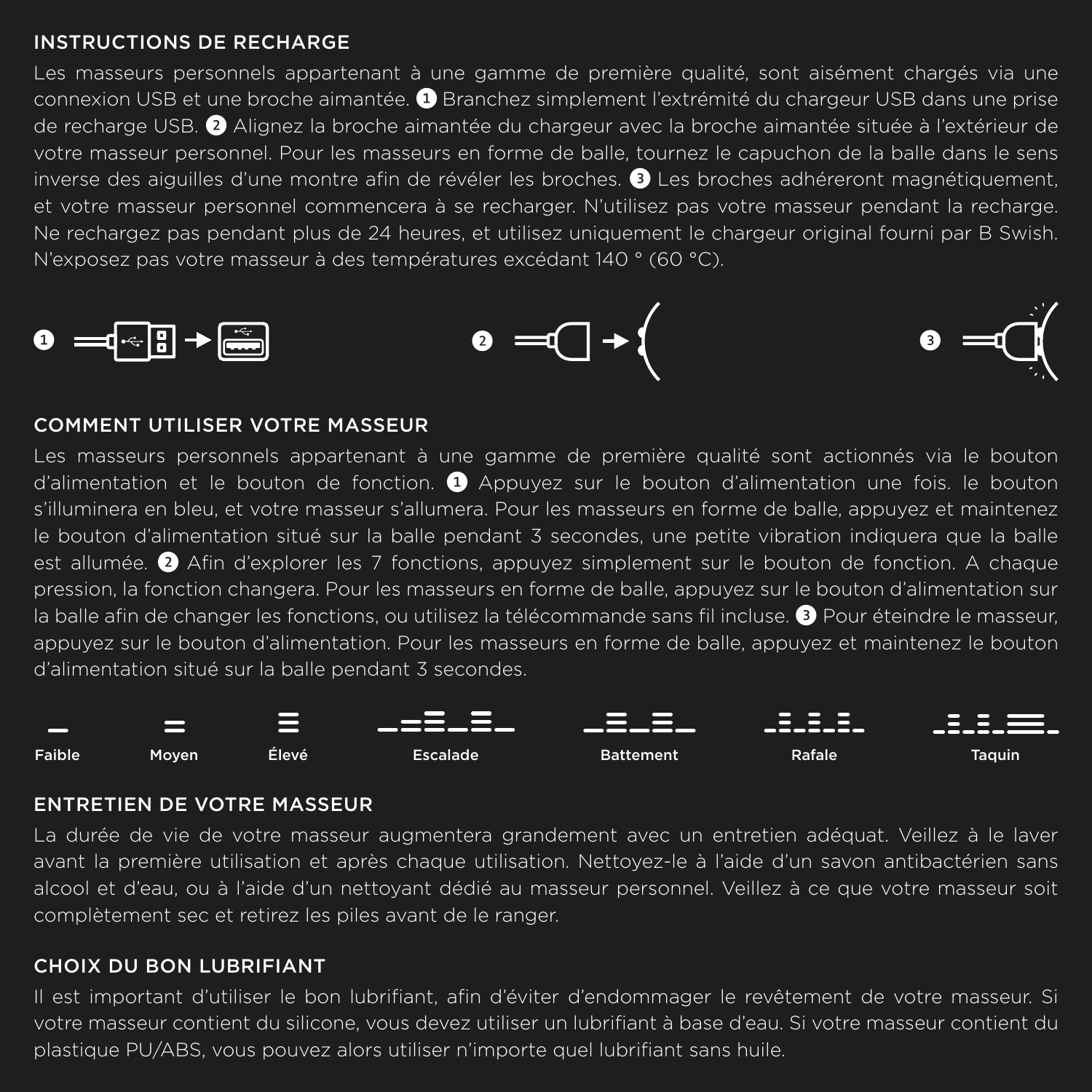The item(s) mentioned is sold and intended to be used as a massager. This massager is not a toy. Keep out of reach of children. For external use only. We bear no responsibility for the product should the product be used in any manner other than its intended use. In the case of non-waterproof massagers, user must take extreme care not to let the item get wet. In the case of waterproof massagers, ensure the cap is fully screwed on to avoid any internal water damage. Store your massager on its own and not combined with other devices or personal products. Allow massager to cool down before storing away. You should refer to the list of materials found on the package to see if the item contains materials that may cause allergic reactions. To avoid injury or aggravation of pre-existing conditions, this device should not be used on swollen, inflamed, infected, irritated areas or skin lacerations. No medical claims are warranted or implied by the use of this product. We do not take any responsibility and we are not liable for any damage caused through use of the products, whether as indirect, special, incidental or consequential damages.

#### 90 TAGE BEGRENZTE GARANTIE

Wenn Ihr Produkt aufgrund irgendeines Defekts in der Verarbeitung oder des Materials innerhalb der ersten 90 Tage nach dem Kauf nicht mehr funktioniert, ersetzen wir dieses Produkt durch ein gleiches oder ähnliches. Folgen Sie einfach dem Ablauf des Garantie-Formulars auf:

bswish.com/warranty

### $b \leq u + h$

## PREMIUM LINE

Benutzeranleitung

#### ANDERE SPRACHEN



Benutzeranleitungen in anderen Sprachen finden Sie unter: bswish.com/manuals

bswish.com In Kalifornien entworfen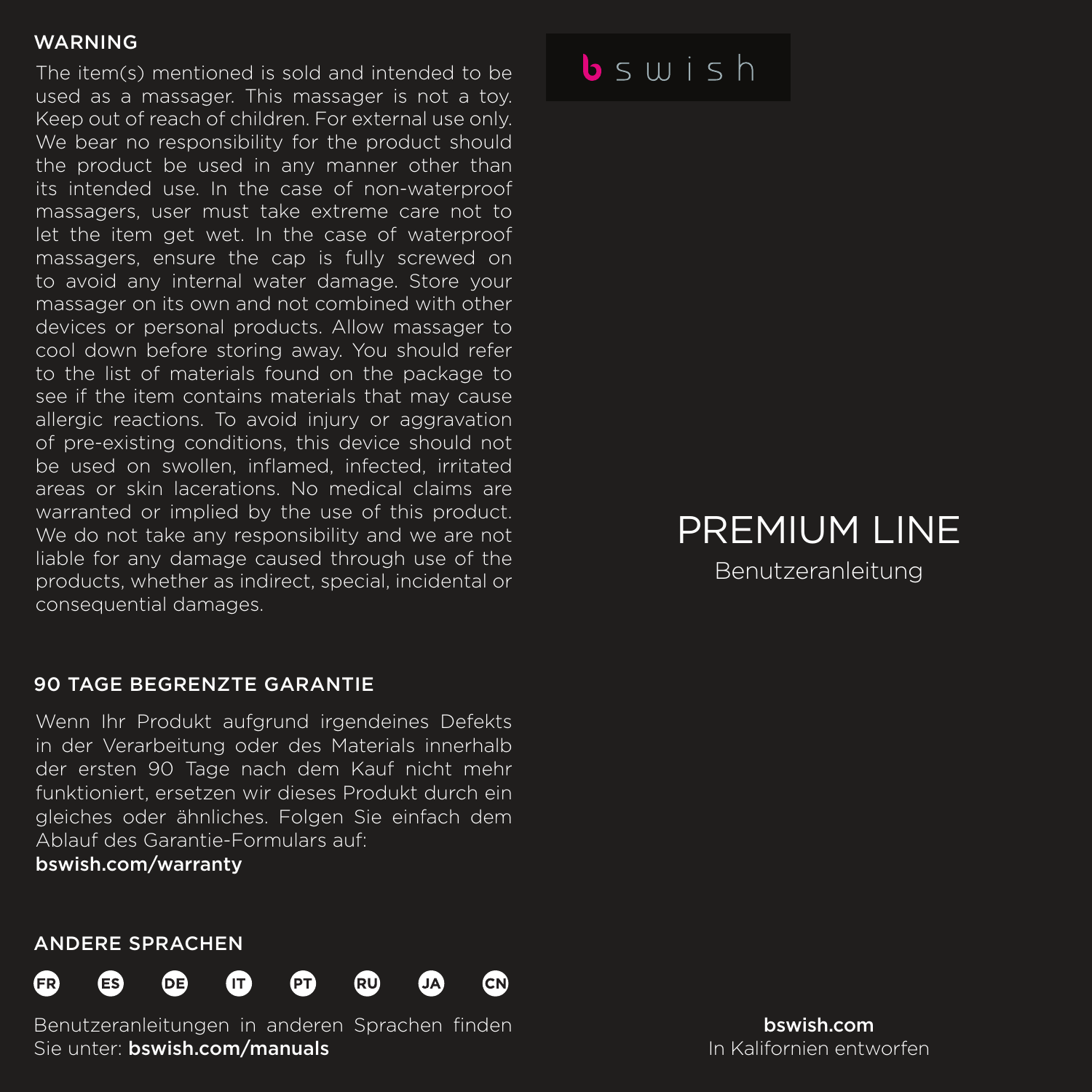#### ANWEISUNGEN ZUM AUFLADEN

Premium Line Massagegeräte werden bequem per USB-Magnetpin-Verbindung aufgeladen. ❶ Einfach das USB-Ende des Ladekabels in eine USB-Ladebuchse stecken. ❷ Den Magnetpin der Ladegeräts mit dem Magnetpin an der Außenseite deines Massagegeräts abgleichen. Bei Kugelgeräten die Kappe entgegen dem Uhrzeiger drehen, um die Pins zu sehen. ❸ Die Pins werden magnetisch haften und dein Massagegerät beginnt zu laden. Gerät während der Ladung nicht verwenden. Nicht länger als 24 Stunden laden und nur das Original-Ladegerät von B Swish verwenden. Setze dein Gerät nicht Temperaturen über 140° (60C) aus.



#### ZUR VERWENDUNG DEINES MASSAGEGERÄTS

Premium Line Massagegeräte werden an der Einschalttaste und der Funktionstaste betätigt. ❶ Einschalttaste einmal drücken. Der Knopf leuchtet blau und dein Gerät schaltet sich ein. Bei Kugelgeräten den Knopf auf der Kugel drücken und 3 Sekunden halten, eine kleine Vibration indiziert, dass die Kugel an ist. ❷ Um die 7-Funktionen zu erkunden, einfach die Funktionstaste drücken, mit jedem Druck ändert sich die Funktion. Bei Kugelgeräten Einschalttaste auf der Kugel zum Funktionswechsel drücken, oder die enthaltene kabellose Fernbedienung nutzen. ❸ Zum Ausschalten die Einschalttaste drücken. Bei Kugelgeräten die Einschalttaste 3 Sekunden halten.



#### PFLEGE DES MASSAGESTABS

Die Lebensdauer Ihres Massagestabs wird durch richtige Pflege und Vorsicht deutlich verlängert. Waschen Sie ihn vor der ersten und nach jeder Benutzung. Reinigen Sie ihn mit alkoholfreien antibakteriellen Seifen und Wasser oder einem besonderen Massagestab-Reinigungsmittel. Stellen Sie sicher, dass der Stab vollständig trocken ist und entfernen Sie die Batterien, bevor Sie ihn verstauen.

#### DIE WAHL DES RICHTIGEN SCHMIERMITTELS

Es ist wichtig, das richtige Schmiermittel zu wählen, um Schäden an der Schicht des Massagestabs zu vermeiden. Wenn Ihr Stab Silikon enthält, sollten Sie ein auf Wasser basierendes Mittel verwenden. Enthält Ihr Stab PU-/ABS-Kunststoff, verwenden Sie am besten ein Schmiermittel ohne Ölanteil.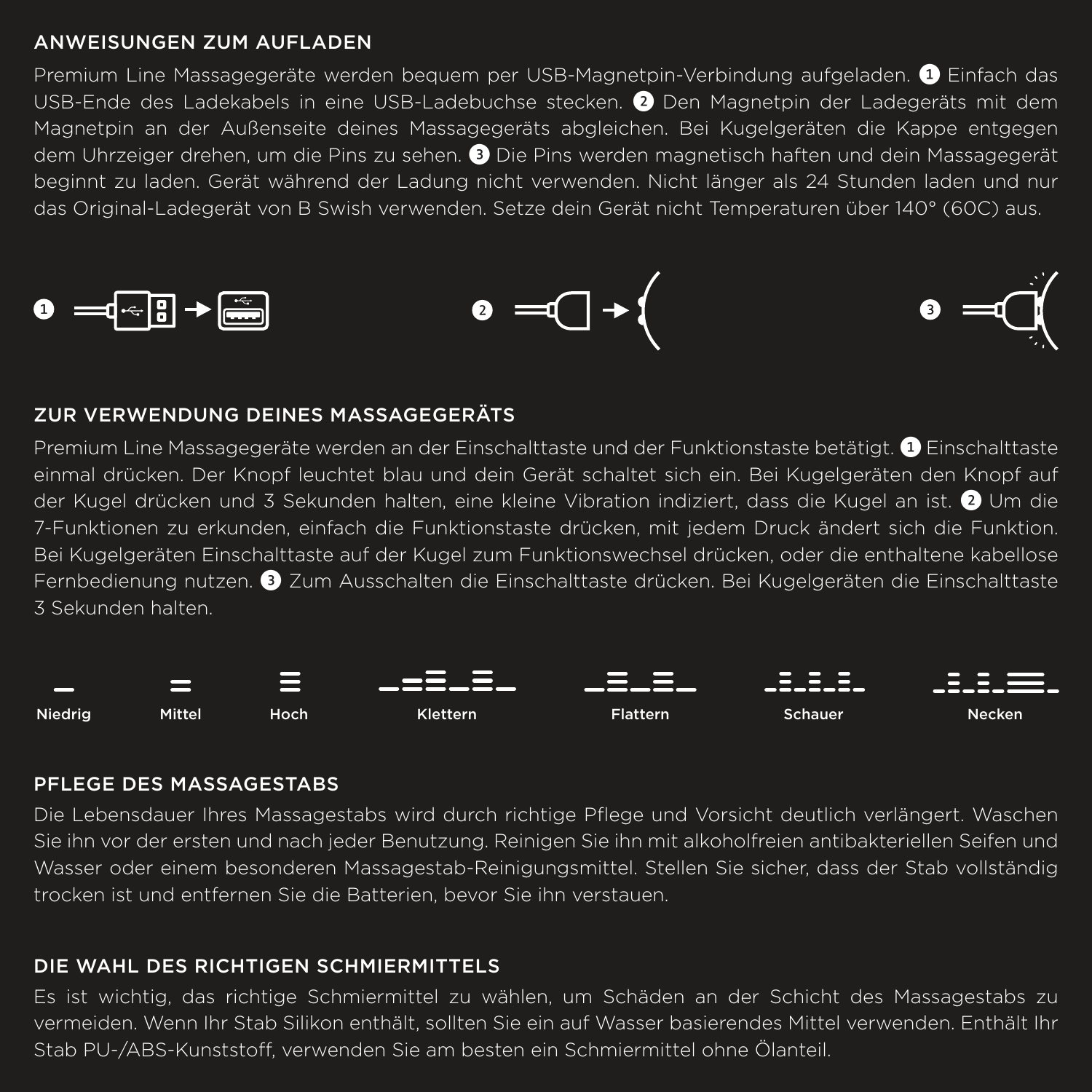The item(s) mentioned is sold and intended to be used as a massager. This massager is not a toy. Keep out of reach of children. For external use only. We bear no responsibility for the product should the product be used in any manner other than its intended use. In the case of non-waterproof massagers, user must take extreme care not to let the item get wet. In the case of waterproof massagers, ensure the cap is fully screwed on to avoid any internal water damage. Store your massager on its own and not combined with other devices or personal products. Allow massager to cool down before storing away. You should refer to the list of materials found on the package to see if the item contains materials that may cause allergic reactions. To avoid injury or aggravation of pre-existing conditions, this device should not be used on swollen, inflamed, infected, irritated areas or skin lacerations. No medical claims are warranted or implied by the use of this product. We do not take any responsibility and we are not liable for any damage caused through use of the products, whether as indirect, special, incidental or consequential damages.

#### GARANTÍA LIMITADA DE 90 DÍAS

Si tu producto no funciona debido a cualquier defecto en su fabricación o materiales, lo reemplazaremos por otro artículo igual o similar hasta 90 días después de su compra. Solo sigue el procedimiento de formulario de garantía en: bswish.com/warranty

#### IDIOMAS ADICIONALES



Idiomas adicionales para guías de usuario en: bswish.com/manuals

 $b \leq u + h$ 

## PREMIUM LINE

Guía de usuario

bswish.com Diseñado en California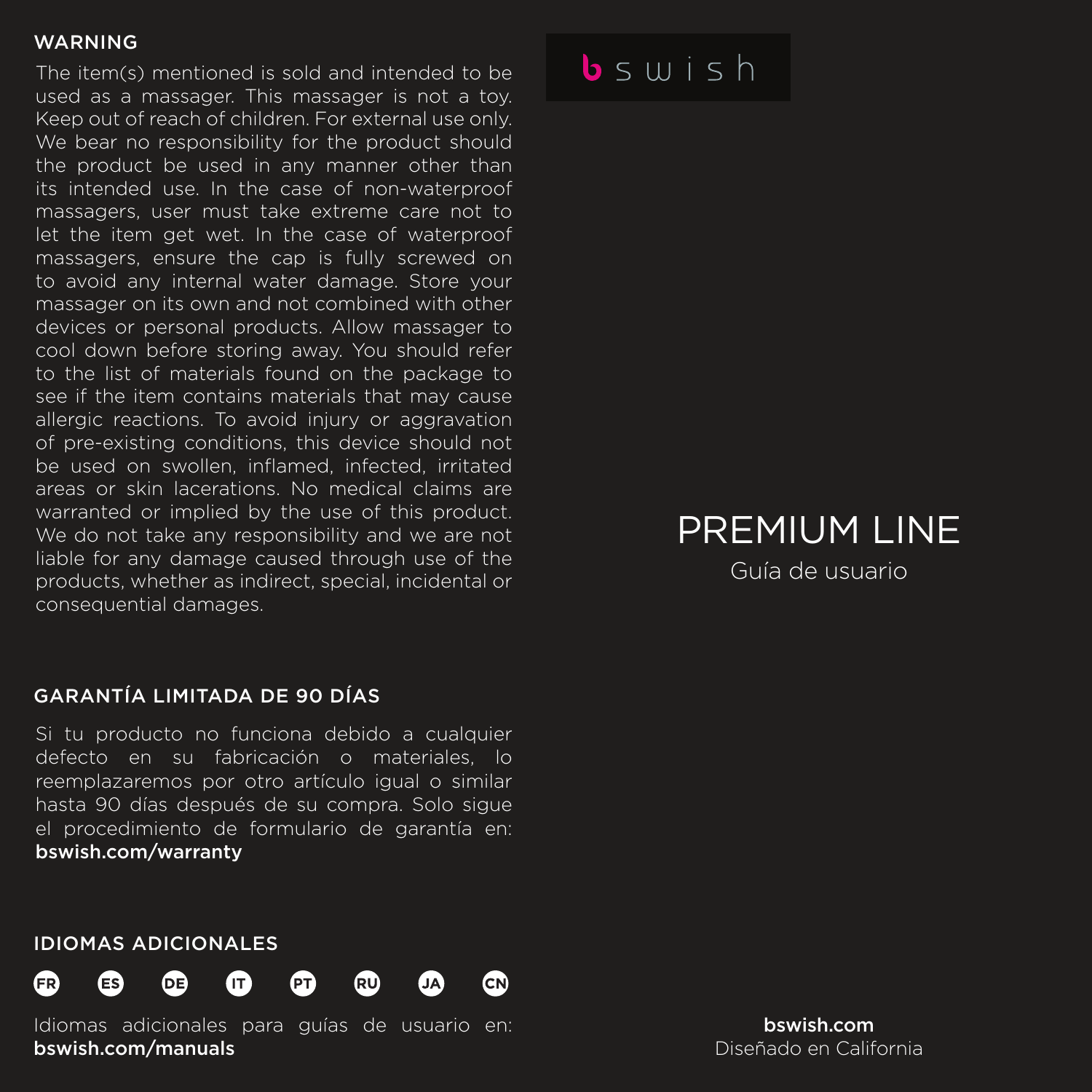#### INSTRUCCIONES DE CARGA

Los masajeadores personales Premium Line tienen un práctico sistema de carga por medio de una conexión magnética USB. ❶ Simplemente enchufa el cabezal USB del cargador en un puerto USB de carga. ❷ Alinea la clavija magnética del cargador con la clavija magnética situada en el exterior de tu masajeador personal. Para balas masajeadoras, girar el extremo de la bala en sentido contrario a las agujas del reloj para descubrir las clavijas. ❸ Las clavijas se adherirán magnéticamente y tu masajeador personal comenzará a cargarse. No uses tu masajeador mientras se esté cargando. No lo dejes cargando durante más de 24 horas, y usa solo el cargador original proporcionado por B Swish. No expongas tu masajeador a temperaturas superiores a 140º F (60º C).







#### CÓMO USAR TU MASAJEADOR

Los masajeadores Premium Line funcionan mediante el botón de encendido y el botón de programas <sup>●</sup> Presiona el botón de encendido una vez. El botón se encenderá con una luz azul y tu masajeador se pondrá en marcha. Para balas masajeadoras, mantén presionado el botón de encendido de la bala durante 3 segundos. Una breve vibración indica que la bala está encendida. ❷ Para explorar los 7 programas, basta con que presiones el botón selector, el programa cambiará con cada presión del botón. Para balas masajeadoras, presiona el botón de encendido de la bala para cambiar el programa, o usa el mando a distancia inalámbrico que lleva incluido. ❸ Para apagar el masajeador, presiona el botón de encendido. Para balas masajeadoras, mantén presionado el botón de encendido de la bala durante 3 segundos.



#### MANTENIMIENTO DE TU MASAJEADOR

La vida de utilidad de tu masajeador aumentará considerablemente mediante un cuidado y mantenimiento correctos. Asegúrate de lavarlo antes y después de cada uso. Límpialo usando un gel antibacteriano sin base de alcohol o un producto de limpieza exclusivo para masajeadores personales. Cerciórate de que tu masajeador está totalmente seco y retira las pilas antes de guardarlo.

#### ESCOGE EL LUBRICANTE APROPIADO

Es importante utilizar el lubricante correcto con el propósito de evitar daños en el revestimiento de tu masajeador. Si este contiene silicona, debes emplear un lubricante con base de agua. Si tu masajeador contiene plásticos PU/ABS, puedes utilizar cualquier lubricante con base libre de aceites.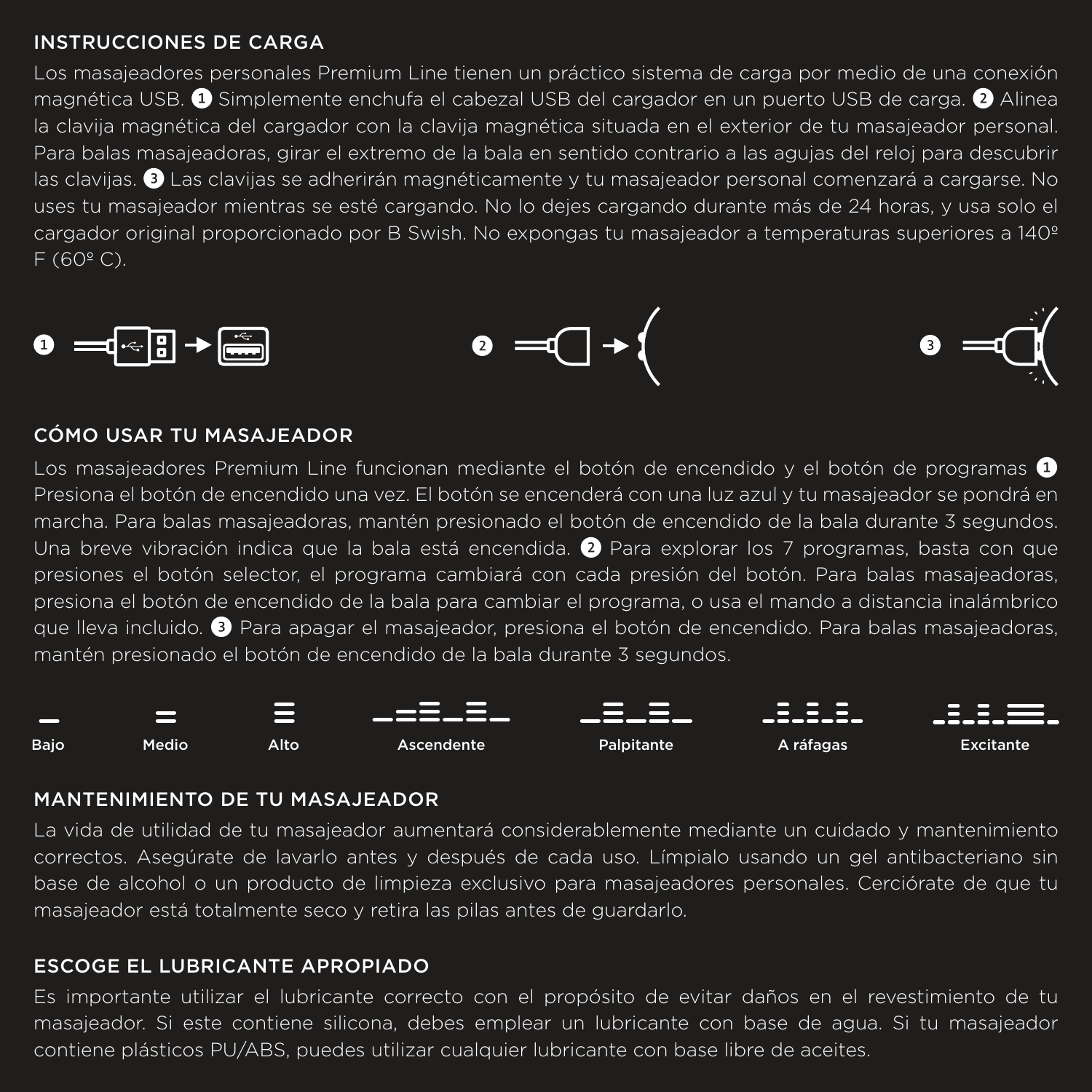The item(s) mentioned is sold and intended to be used as a massager. This massager is not a toy. Keep out of reach of children. For external use only. We bear no responsibility for the product should the product be used in any manner other than its intended use. In the case of non-waterproof massagers, user must take extreme care not to let the item get wet. In the case of waterproof massagers, ensure the cap is fully screwed on to avoid any internal water damage. Store your massager on its own and not combined with other devices or personal products. Allow massager to cool down before storing away. You should refer to the list of materials found on the package to see if the item contains materials that may cause allergic reactions. To avoid injury or aggravation of pre-existing conditions, this device should not be used on swollen, inflamed, infected, irritated areas or skin lacerations. No medical claims are warranted or implied by the use of this product. We do not take any responsibility and we are not liable for any damage caused through use of the products, whether as indirect, special, incidental or consequential damages.

#### GARANZIA LIMITATA 90 GIORNI

Se il vostro prodotto non funziona a causa di qualsiasi difetto di lavorazione o materiali, sostituiremo il prodotto con un oggetto simile entro 90 giorni dall'acquisto. Seguire semplicemente la procedura del modulo di garanzia presente su: bswish.com/warranty

#### LINGUE AGGIUNTIVE



Ulteriori lingue di istruzioni per l'utente presenti su: bswish.com/manuals

 $b \leq u + h$ 

## PREMIUM LINE

Guida per l'utente

bswish.com Progettato in California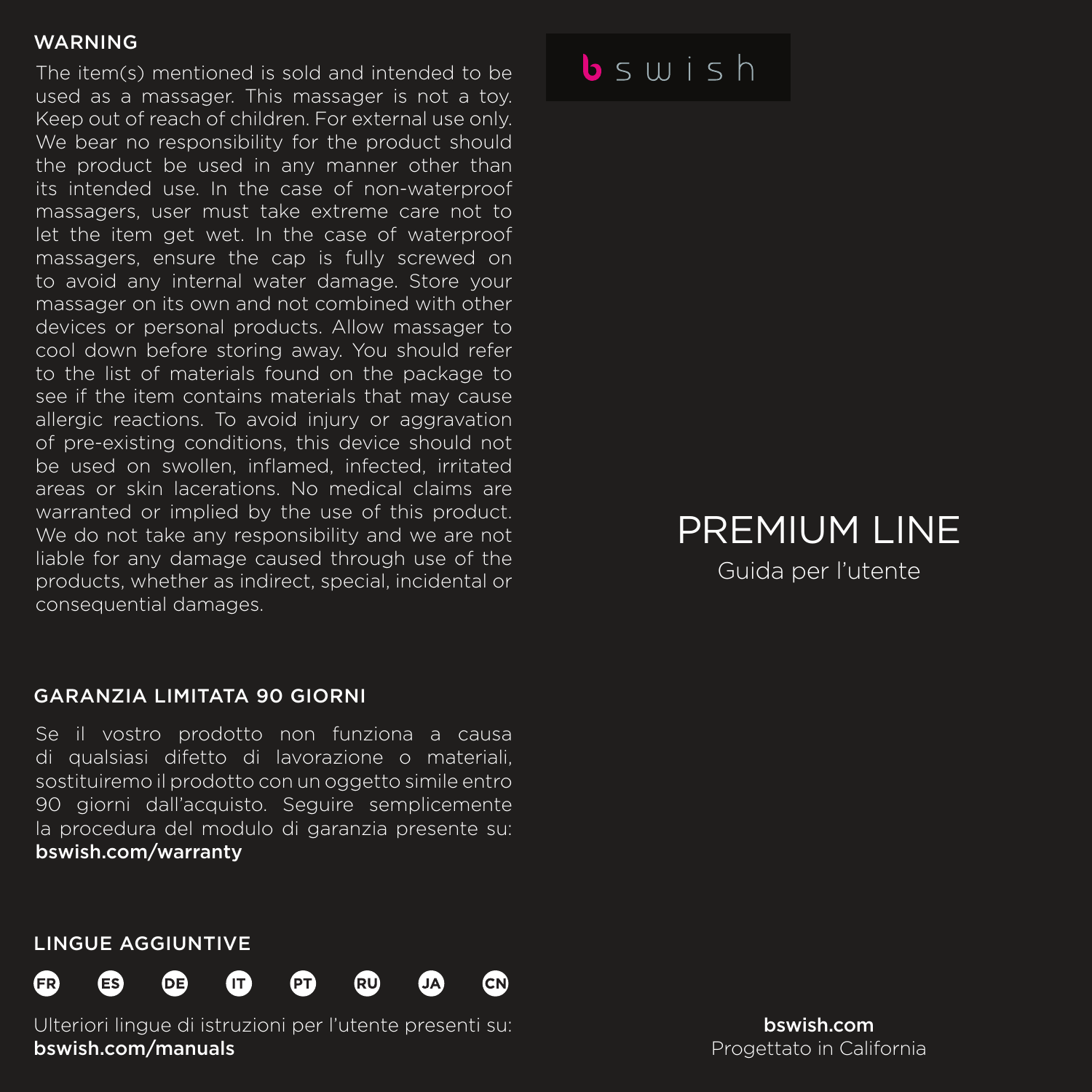#### ISTRUZIONI PER IL CARICAMENTO

I massaggiatori personali Premium Line si caricano facilmente con una connessione magnetica USB. ❶ Inserire semplicemente la porta USB del caricatore in una presa USB. ❷ Allineare le puntine magnetiche del caricatore con le puntine magnetiche posizionate all'esterno del vostro massaggiatore personale. Per massaggiatori a sfera, ruotare in senso antiorario la copertura per scoprire le puntine. ❸ Le puntine aderiranno magneticamente e il vostro massaggiatore personale inizierà a ricaricarsi. Non utilizzarlo mentre è in carica. Non caricare per più di 24 ore e utilizzare solo il caricatore originale fornito da B Swish. Non esporre il massaggiatore a temperature superiori a140° (60C).







#### COME USARE IL MASSAGGIATORE

I massaggiatori Premium Line si usano premendo il pulsante di accensione e il pulsante funzione. ❶ Premere una volta il pulsante di accensione. Il pulsante si illuminerà di blu e il massaggiatore si accenderà. Per i massaggiatori a sfera, premere e tenere premuto il pulsante di accensione posto sulla sfera per3 secondi: una piccola vibrazione indicherà l'accensione. ❷ Per esplorare le 7 funzioni, premere semplicemente il pulsante funzione: con ogni pressione, si passerà alla funzione successiva. ❸ Per spegnere il massaggiatore, premere il pulsante di accensione. Per i massaggiatori a sfera, premere e tenere premuto il pulsante di accensione posto sulla sfera per 3 secondi.



#### PRENDERSI CURA DEL PROPRIO MASSAGGIATORE

La vita del vostro massaggiatore sarà notevolmente aumentata con una corretta manutenzione e cura. Assicurarsi di lavare prima del primo utilizzo e dopo ogni uso. Pulire con sapone antibatterico a base non alcolica e acqua, o un detergente specifico per massaggiatori. Assicurarsi che il massaggiatore sia completamente asciutto e rimuovere le batterie prima di riporlo.

#### SCELTA DEL LUBRIFICANTE ADEGUATO

È importante utilizzare il lubrificante corretto per evitare di danneggiare il rivestimento del vostro massaggiatore. Se il vostro massaggiatore contiene silicone, allora è necessario utilizzare un lubrificante a base d'acqua. Se il vostro massaggiatore contiene plastica PU/ABS, allora è possibile utilizzare un qualsiasi lubrificante con base priva di oli.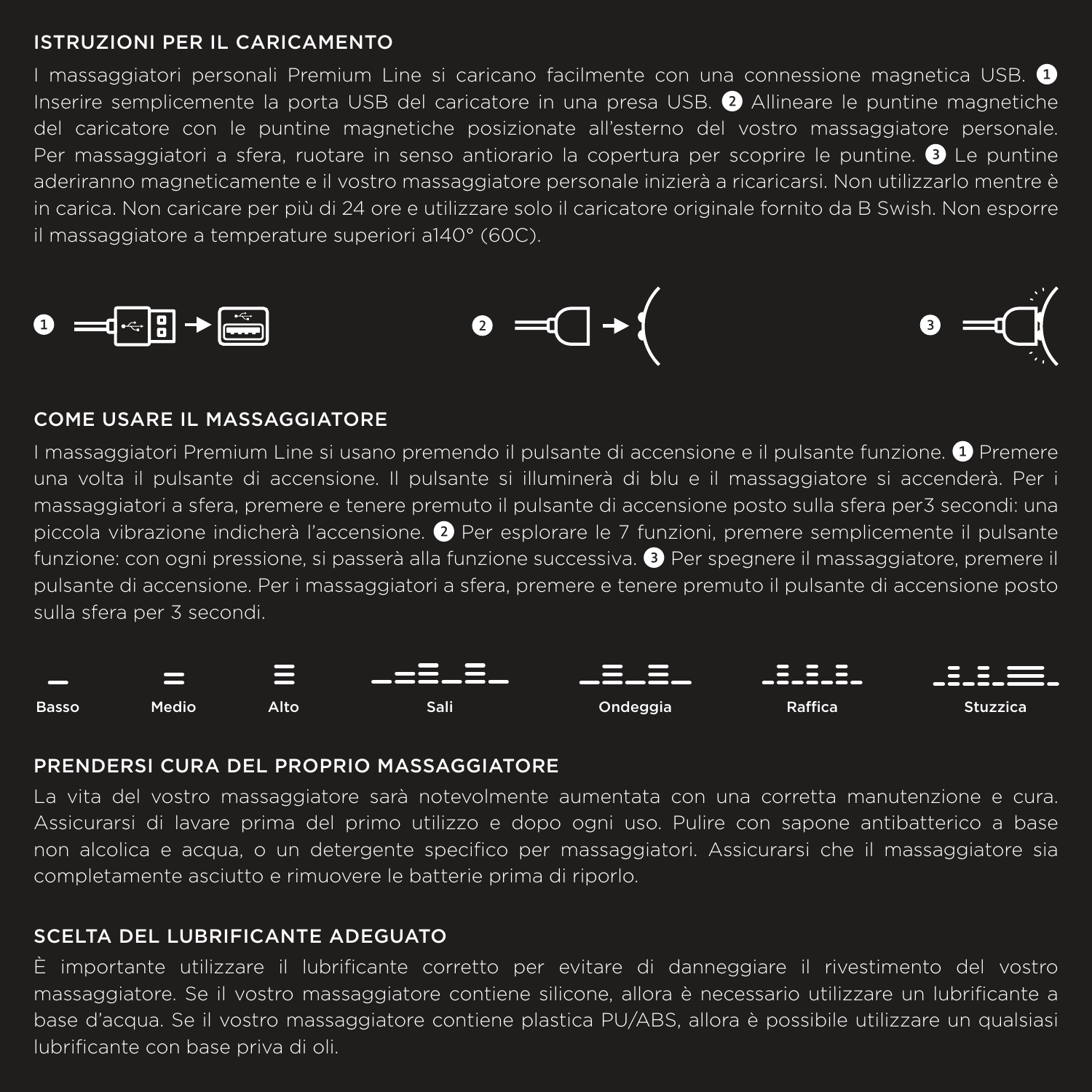The item(s) mentioned is sold and intended to be used as a massager. This massager is not a toy. Keep out of reach of children. For external use only. We bear no responsibility for the product should the product be used in any manner other than its intended use. In the case of non-waterproof massagers, user must take extreme care not to let the item get wet. In the case of waterproof massagers, ensure the cap is fully screwed on to avoid any internal water damage. Store your massager on its own and not combined with other devices or personal products. Allow massager to cool down before storing away. You should refer to the list of materials found on the package to see if the item contains materials that may cause allergic reactions. To avoid injury or aggravation of pre-existing conditions, this device should not be used on swollen, inflamed, infected, irritated areas or skin lacerations. No medical claims are warranted or implied by the use of this product. We do not take any responsibility and we are not liable for any damage caused through use of the products, whether as indirect, special, incidental or consequential damages.

#### GARANTIA LIMITADA DE 90 DIAS

Se seu produto parar de funcionar devido a algum defeito de fabricação ou de materiais, efetuaremos a troca por um igual ou similar se estiver dentro do prazo de 90 dias após a compra. Basta seguir os procedimentos do formulário de garantia localizado em: bswish.com/warranty

## $b \leq u + h$

## PREMIUM LINE

Guia do usuário

#### OUTROS IDIOMAS



Guias do usuário em outros idiomas podem ser encontrados em: bswish.com/manuals

bswish.com Desenvolvido na Califórnia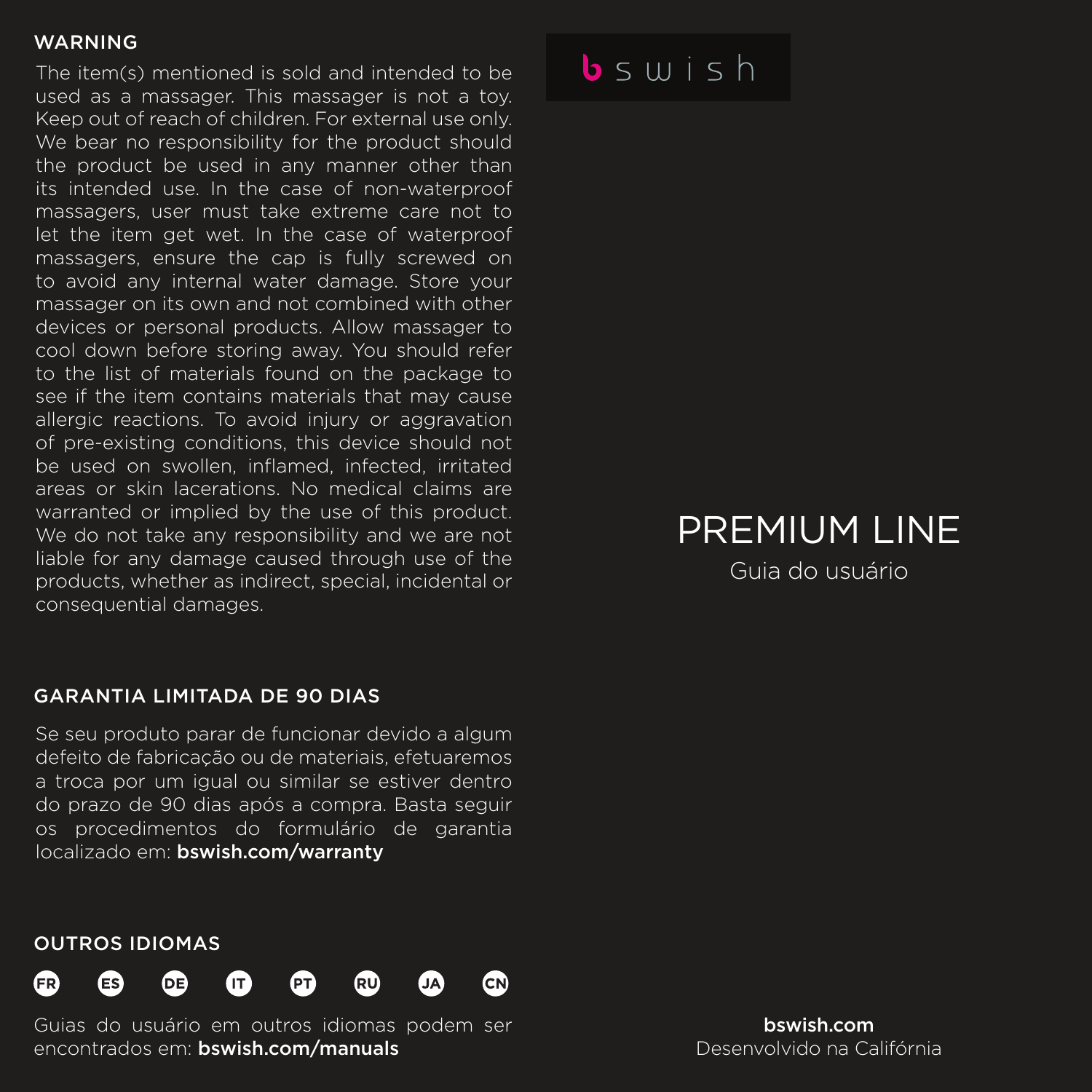#### INSTRUÇÕES DE CARREGAMENTO

Os massageadores pessoais Premium Line são convenientemente carregados via conexão de pinos magnéticos USB. <sup>1</sup> Basta plugar a ponta USB do carregador em uma entrada USB. <sup>2</sup> Alinha<u>r o pino magnético ao pino</u> magnético localizado no exterior do seu massageador pessoal. Para massageadores em formato de projétil, gire a tampa em sentido anti-horário para revelar os pinos. ❸ Os pinos irão se atrair magneticamente e seu massageador pessoal começará a ser carregado. Não use o seu massageador enquanto estiver carregando. Não o carregue por mais de 24 horas e somente utilize o carregador original fornecido pela B Swish. Não exponha o seu passageador a temperaturas acima de 140ºF (60ºC).







#### COMO USAR O MASSAGEADOR

Os massageadores Premium Line são operados por meio de um botão para ligar, e um para ativar funções ❶ Pressione o botão de ligar uma vez. O botão brilhará azul e seu massageador será ligado. Para massageadores em formato de projétil, pressione e segure o botão de ligar localizado na ponta por 3 segundos, uma pequena vibração indicará que o aparelho está ligado. ❷ Para explorar as 7 funções, basta pressionar o botão de funções e, a cada pressionar, uma função diferente será escolhida. Para massageadores em formato de projétil, pressione o botão de ligar na ponta para escolher as funções, ou basta usar o controle remoto wireless incluso. ❸ Para desligar o massageador, pressione o botão de ligar. Para massageadores em formato de projétil, pressione e segure o botão de ligar localizado na ponta por 3 segundos.



#### CUIDANDO DE SEU MASSAGEADOR

A vida útil de seu massageador aumentará muito com manutenção e cuidado adequados. Lave-o antes da primeira utilização e após cada uso. Faça a limpeza com água e um sabonete antibacteriano sem álcool ou com um produto próprio para a limpeza de massageadores pessoais. Certifique-se de que ele está completamente seco e remova as pilhas antes de guardá-lo.

#### ESCOLHENDO O LUBRIFICANTE APROPRIADO

É importante usar o lubrificante correto para evitar que o revestimento de seu massageador seja danificado. Se ele contiver silicone, você deve usar um lubrificante à base de água. Se for feito de plástico PU/ABS, é necessário utilizar um lubrificante sem óleo.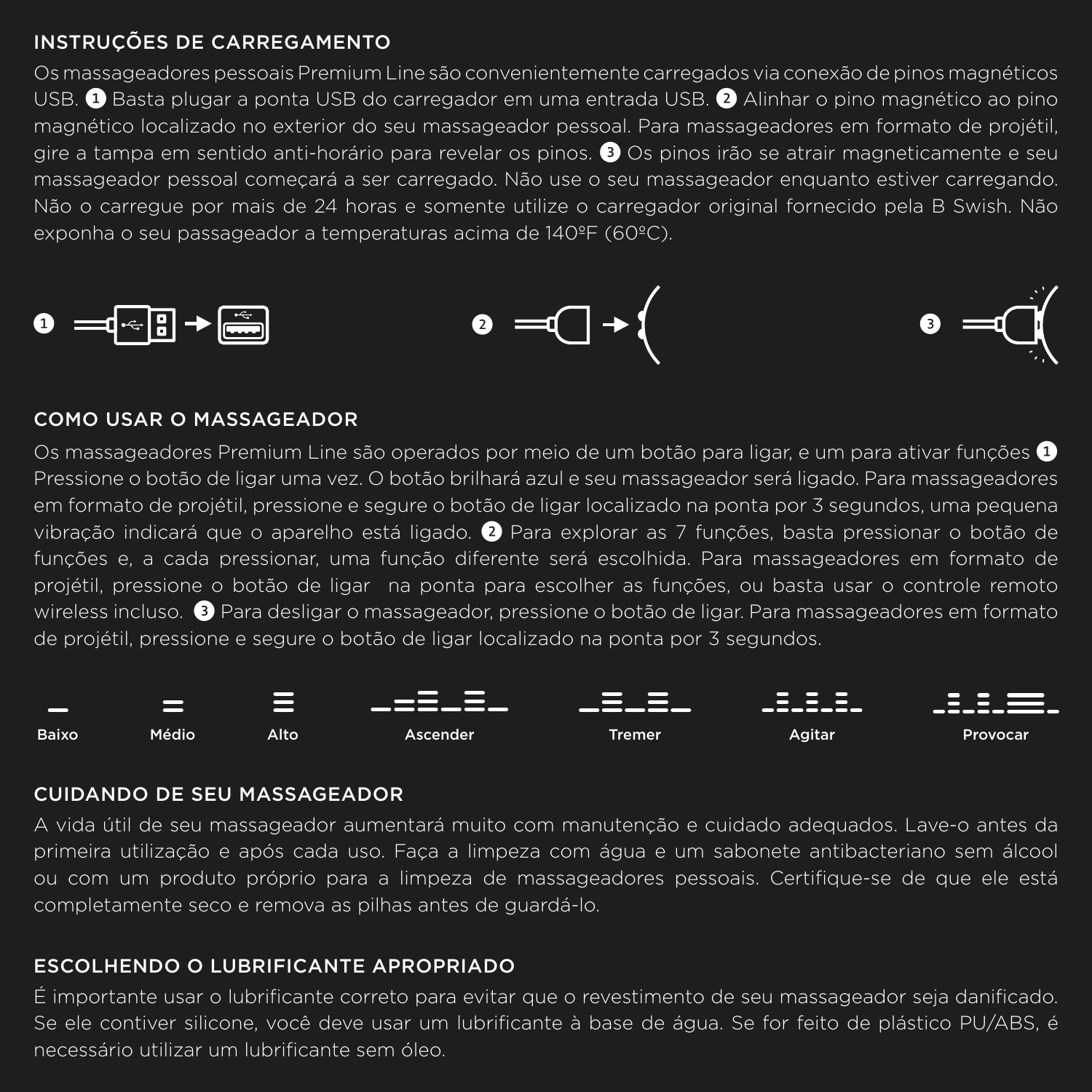The item(s) mentioned is sold and intended to be used as a massager. This massager is not a toy. Keep out of reach of children. For external use only. We bear no responsibility for the product should the product be used in any manner other than its intended use. In the case of non-waterproof massagers, user must take extreme care not to let the item get wet. In the case of waterproof massagers, ensure the cap is fully screwed on to avoid any internal water damage. Store your massager on its own and not combined with other devices or personal products. Allow massager to cool down before storing away. You should refer to the list of materials found on the package to see if the item contains materials that may cause allergic reactions. To avoid injury or aggravation of pre-existing conditions, this device should not be used on swollen, inflamed, infected, irritated areas or skin lacerations. No medical claims are warranted or implied by the use of this product. We do not take any responsibility and we are not liable for any damage caused through use of the products, whether as indirect, special, incidental or consequential damages.

## $b$ swish

## PREMIUM LINE

Руководство пользователя

#### **ОГРАНИЧЕННАЯ ГАРАНТИЯ 90 ДНЕЙ**

Если товар не сможет работать из-за дефектов сборки или материалов, то мы заменим ваш товар на такой же или схожий в течение 90 дней со дня покупки. Просто заполните форму по адресу: **bswish.com/warranty**

#### **ДОПОЛНИТЕЛЬНЫЕ ЯЗЫКИ**



Руководства пользователя на других языках находятся по адресу: **bswish.com/manuals**

**bswish.com** Разработано в Калифорнии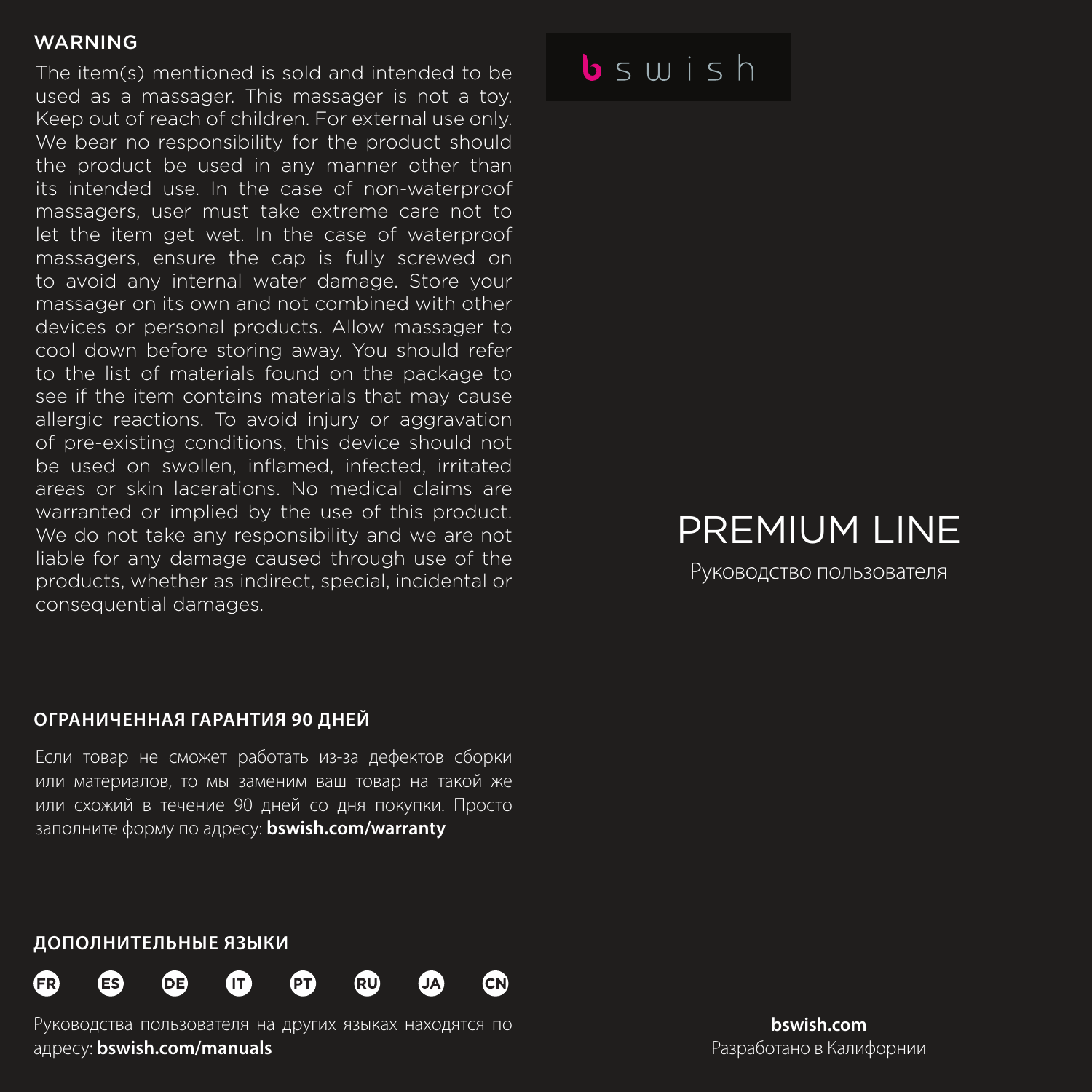#### **ИНСТРУКЦИИ ПО ЗАРЯДКЕ**

Персональные массажеры Premium Line заряжаются при помощи магнитного соединения USB. ❶ Просто воткните USB-кабель зарядного устройства в USB-порт для зарядки. ❷ Совместите магнитный разъем зарядки с магнитным разъемом на внешней стороне вашего личного массажера. У пулевидных массажеров необходимо открутить крышку против часовой стрелки, чтобы найти разъем. ❸ Разъемы-магниты притянутся друг к другу, и ваш персональный массажер начнет заряжаться. Не используйте массажер во время зарядки. Не заряжайте его более 24 часов подряд и используйте только оригинальную зарядку от B Swish. Не нагревайте массажер выше 60°C.



#### **КАК ИСПОЛЬЗОВАТЬ ВАШ МАССАЖЕР**

Массажеры Premium Line управляются при помощи кнопки питания и кнопку функционала. ❶ Нажмите кнопку питания один раз. Кнопка загорится синим, и ваш массажер включится. У пулевидных массажеров необходимо нажать и удерживать кнопку питания на массажере 3 секунды – короткая вибрация означает, что массажер включен. ❷ Чтобы переключаться между 7 функциями, просто нажмите кнопку функционала – с каждым нажатием функция изменится. Для пулевидных массажеров нажмите кнопку питания, чтобы менять функции, или же используйте беспроводной пульт, который поставляется вместе с массажером. ❸ Чтобы выключить массажер, нажмите кнопку питания. У пулевидных массажеров нажмите и удерживайте кнопку на массажере в течение 3 секунд.



#### **УХОД ЗА МАССАЖЕРОМ**

Срок действия вашего массажера сильно увеличится, если вы будете обеспечивать надлежащий уход. Обязательно помойте его перед первым использованием и затем после каждого последующего использования. Мойте его при помощи воды и антибактериального мыла (без содержания алкоголя), или же при помощи очищающей жидкости для личных массажеров. Убедитесь, что ваш массажер полностью сухой, и выньте батарейки перед тем, как убрать его на хранение.

#### **ВЫБОР ЛУБРИКАНТА**

Очень важно выбрать верный лубрикант, чтобы избежать повреждения поверхности вашего массажера. Если ваш массажер содержит силикон, вы должны использовать лубрикант на водной основе. Если ваш массажер содержит пластик PU/ABS, то тогда вы можете использовать любой лубрикант без масла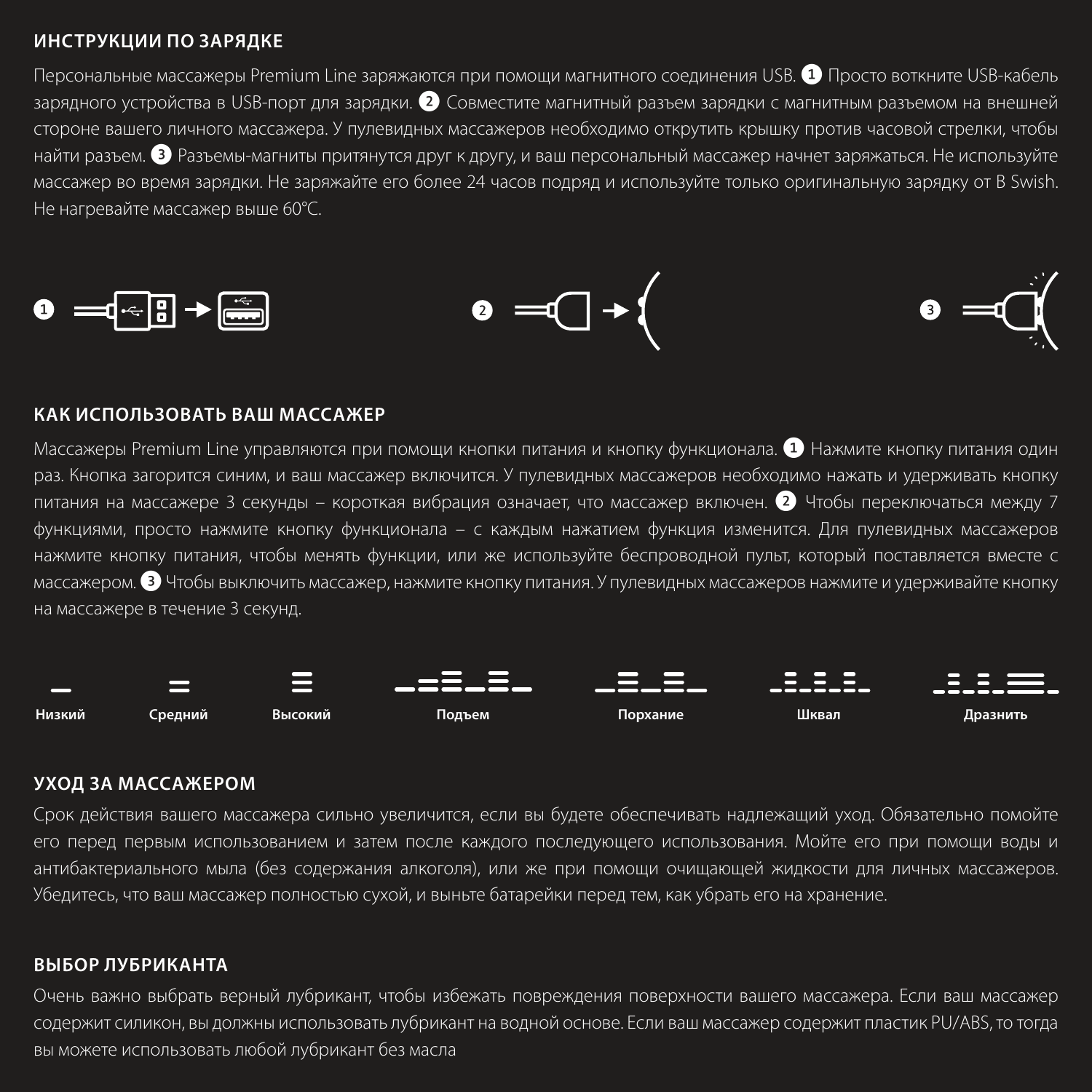The item(s) mentioned is sold and intended to be used as a massager. This massager is not a toy. Keep out of reach of children. For external use only. We bear no responsibility for the product should the product be used in any manner other than its intended use. In the case of non-waterproof massagers, user must take extreme care not to let the item get wet. In the case of waterproof massagers, ensure the cap is fully screwed on to avoid any internal water damage. Store your massager on its own and not combined with other devices or personal products. Allow massager to cool down before storing away. You should refer to the list of materials found on the package to see if the item contains materials that may cause allergic reactions. To avoid injury or aggravation of pre-existing conditions, this device should not be used on swollen, inflamed, infected, irritated areas or skin lacerations. No medical claims are warranted or implied by the use of this product. We do not take any responsibility and we are not liable for any damage caused through use of the products, whether as indirect, special, incidental or consequential damages.

### $b \leq u + h$

### PREMIUM LINE ユーザーガイド

#### 90日間の限定保証

製造上の欠陥や材料の不具合により製品が動作しない 場合、購入後90日以内であれば同等あるいは類似の製 品と交換します。 bswish.com/warranty

その他の言語



別言語のユーザーガイドは、bswish.com/manuals

bswish.com カリフォルニア州で商品企画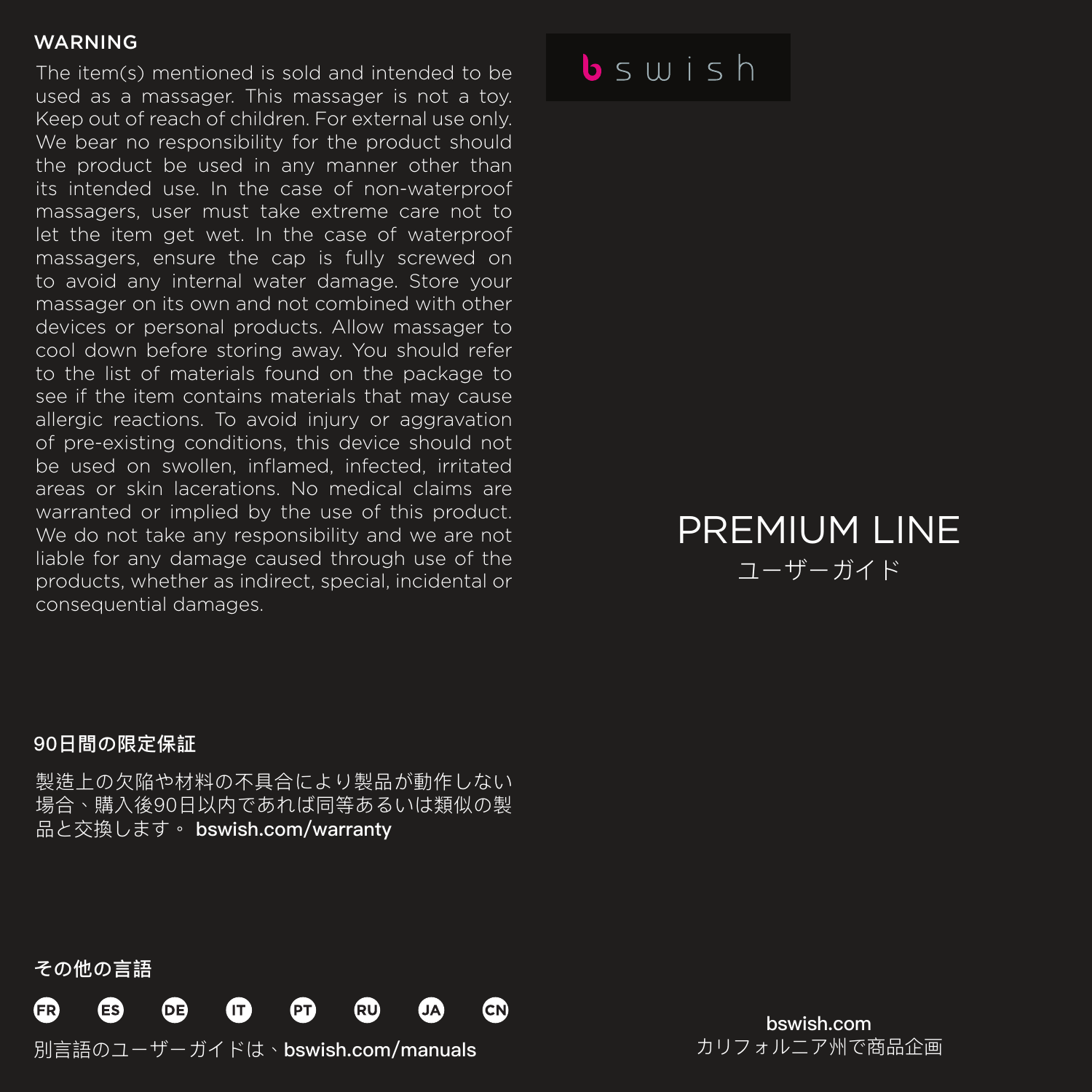#### 充電方法

プレミアム・ライン・パーソナル・マッサージャーはUSBマグネット・ピン接続で簡単に充電できます。❶ 充電器の USB先端をUSB充雷用ソケットに差し込みます。 ■ 充雷器のマグネット・ピンをパーソナル・マッサージャーの外部 に付着しているマグネット・ピンと合わせます。弾丸型マッサージャーの場合は、弾丸の蓋の部分を反時計回りに廻し ながら開いて、マグネット・ピンを確認しましょう。 ■ ) マグネット・ピンは磁気的に接続し、パーソナル・マッサ ージャーの充電が開始されます。24時間以上充電を続けないで下さい。必ずBSwish製の専用充電器を使用して下さ い。60度以上の温度にマッサージャーを放置しないで下さい。



#### マッサージャーの使い方

プレミアム・ライン・マッサージャーは電源ボタンと機能ボタンで作動します。❶ 電源ボタンを一回押します。ボタ ンは青く光り、マッサージャーが起動開始します。弾丸型マッサージャーの場合は、弾丸部分に付着している電源ボタ ンを3秒間押したままにして下さい。微かな振動がマッサージャーの起動開始を表示します。❷ 7つの機能を試すに は、機能ボタンを押しましょう。押すごとに機能が変転します。弾丸型マッサージャーの場合は、弾丸部分に付着して いる雷源ボタンを押して機能を変転しましょう。付属のワイヤレス・リモコンでも機能を変転できます。 ■ マッサー ジャーの電源をオフにするには、電源ボタンを押して下さい。弾丸型マッサージャーの場合は、弾丸部分に付着してい る電源ボタンを3秒間押したままにして下さい。



#### マッサージ機の手入れ

マッサージ機の寿命は、適切なメンテナンスとケアによって大幅に長くなります。最初の使用前、そしてそのあとは使 用後に必ず洗ってください。ノンアルコール・ベースの抗菌石鹸と水、または専用のパーソナル・マッサージ機用洗浄 剤を使用してきれいにしてください。マッサージ機が完全に乾燥していることを確認し、保管前に電池を取り出してく ださい。

#### 適切な潤滑油の選択

マッサージ機の塗装に損傷を与えないように、適切な潤滑剤を使用することが重要です。マッサージ機にシリコンが含 まれている場合、水系潤滑剤を使用しなくてはなりません。マッサージ機にPU/ABS樹脂が含まれている場合は、オイ ルフリーの潤滑剤を使用できます。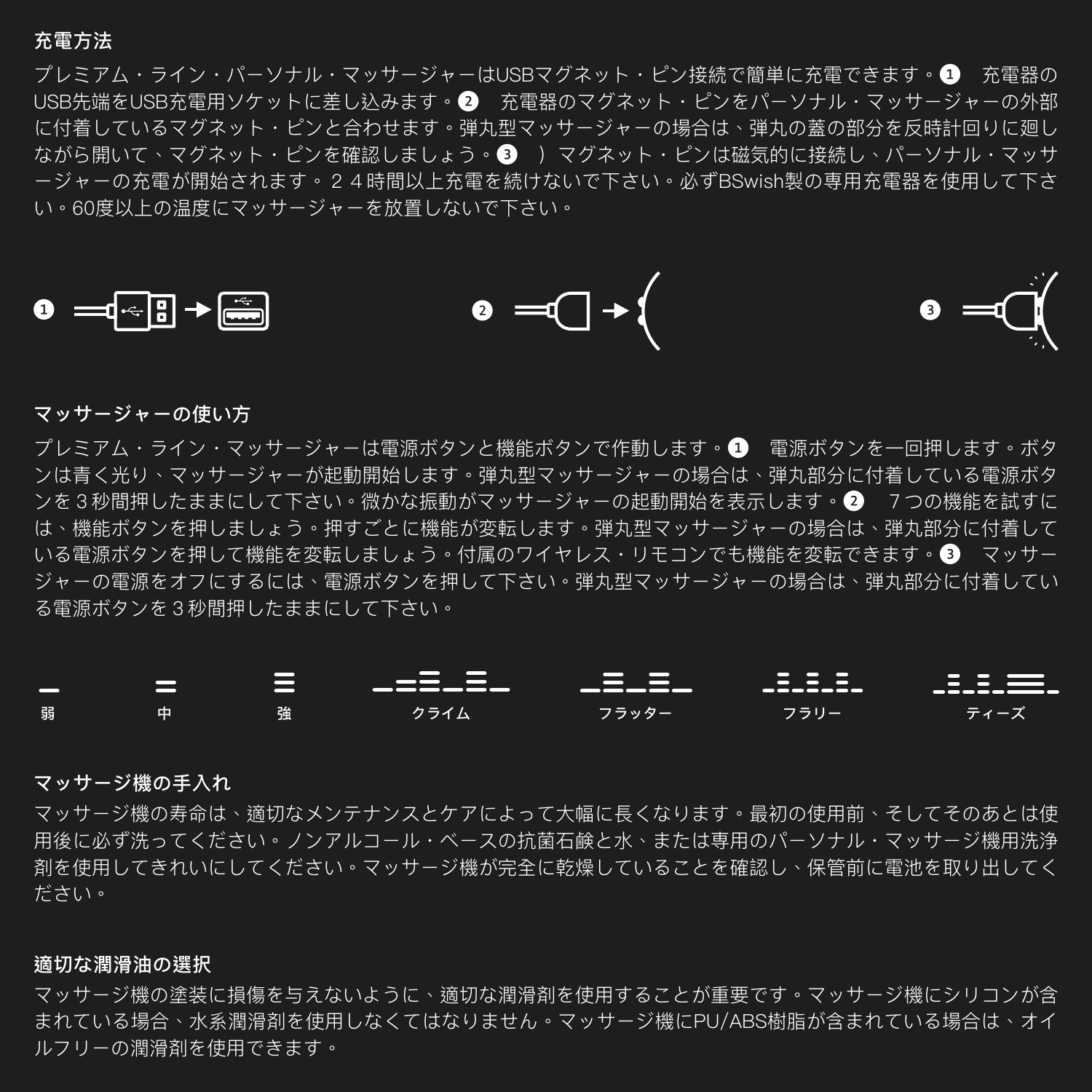The item(s) mentioned is sold and intended to be used as a massager. This massager is not a toy. Keep out of reach of children. For external use only. We bear no responsibility for the product should the product be used in any manner other than its intended use. In the case of non-waterproof massagers, user must take extreme care not to let the item get wet. In the case of waterproof massagers, ensure the cap is fully screwed on to avoid any internal water damage. Store your massager on its own and not combined with other devices or personal products. Allow massager to cool down before storing away. You should refer to the list of materials found on the package to see if the item contains materials that may cause allergic reactions. To avoid injury or aggravation of pre-existing conditions, this device should not be used on swollen, inflamed, infected, irritated areas or skin lacerations. No medical claims are warranted or implied by the use of this product. We do not take any responsibility and we are not liable for any damage caused through use of the products, whether as indirect, special, incidental or consequential damages.

### $b \leq u + h$

### PREMIUM LINE 使用者指南

### 90 天有限保固

如果您的產品因為任何工藝或材質瑕疵而未能 正常運作,我們將在購買日起 90 天內以相同 或類似品更換您的產品。請遵循下列網址中的 保固表單程序:

bswish.com/warranty



bswish.com/manuals

bswish.com 加州設計